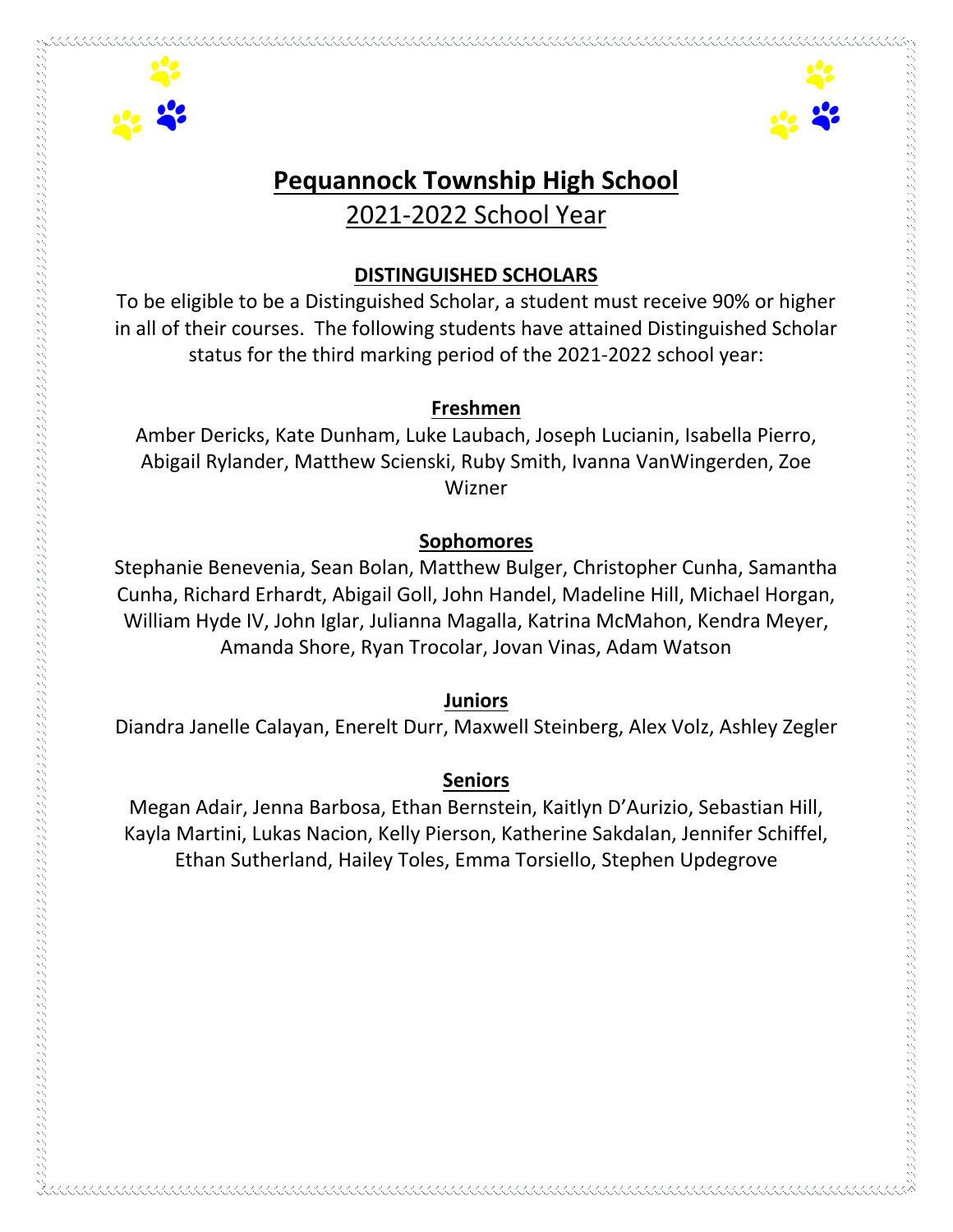



### **HIGH HONOR ROLL**

To be eligible for the High Honor Roll, a student must receive 90% or higher and only one (1) 80-89% in all of their courses. The following students have attained High Honor Roll status for the third marking period of the 2021-2022 school year:

# **Freshmen**

Andrew Armand Borja, Ava Browne, Hailey Colicchio, Sarah Conoscenti, Andrew Cusimano, Jaylynn DeJesus, Grace Dolan, Kaylee Farbman-Renfro, Alexander Fast, Mary Ference, Michael Gertler, Riley Gilligan, Sophia Gomes, Stefanny Huerta, Isabella King, Emma Lonsinger, Nicholas Pownall, Jeilyn Roman, Emilie Schmidt, Sofia Turro, Jacob VanVarick, Grace Visscher, Dominic Zurichin

# **Sophomores**

Thomas Cantisano III, Caden Chase, Mia DeCumber, Megan Hall, Evan Karaty, Kaitlyn MacSweeney, Adam Mansour, Thomas McDevitt, McKenzie Minervini, Leonardo Moreno, Sibora Selimi, Jake Tenore, Addison Van Lenten

## **Juniors**

Tanish Abhichandani, Kaitlyn Brandom, Emma Bringard, Kevin Heinert, Joseph Lesch, Juliana Ramos-Filewicz,

# **Seniors**

Samantha Bellman, Alyssa Bua, Victoria Chavez, Amanda Contreras, Jack Ferrante, Kailyn Gaffey, Samantha Gordon, Matthew Hunt, Kate Markowski, Julianna Martinelli, Deborah Merkaj, Michael Morales, Grace Nelson, Brandon Nunez, Lily Santana, Nicole Watson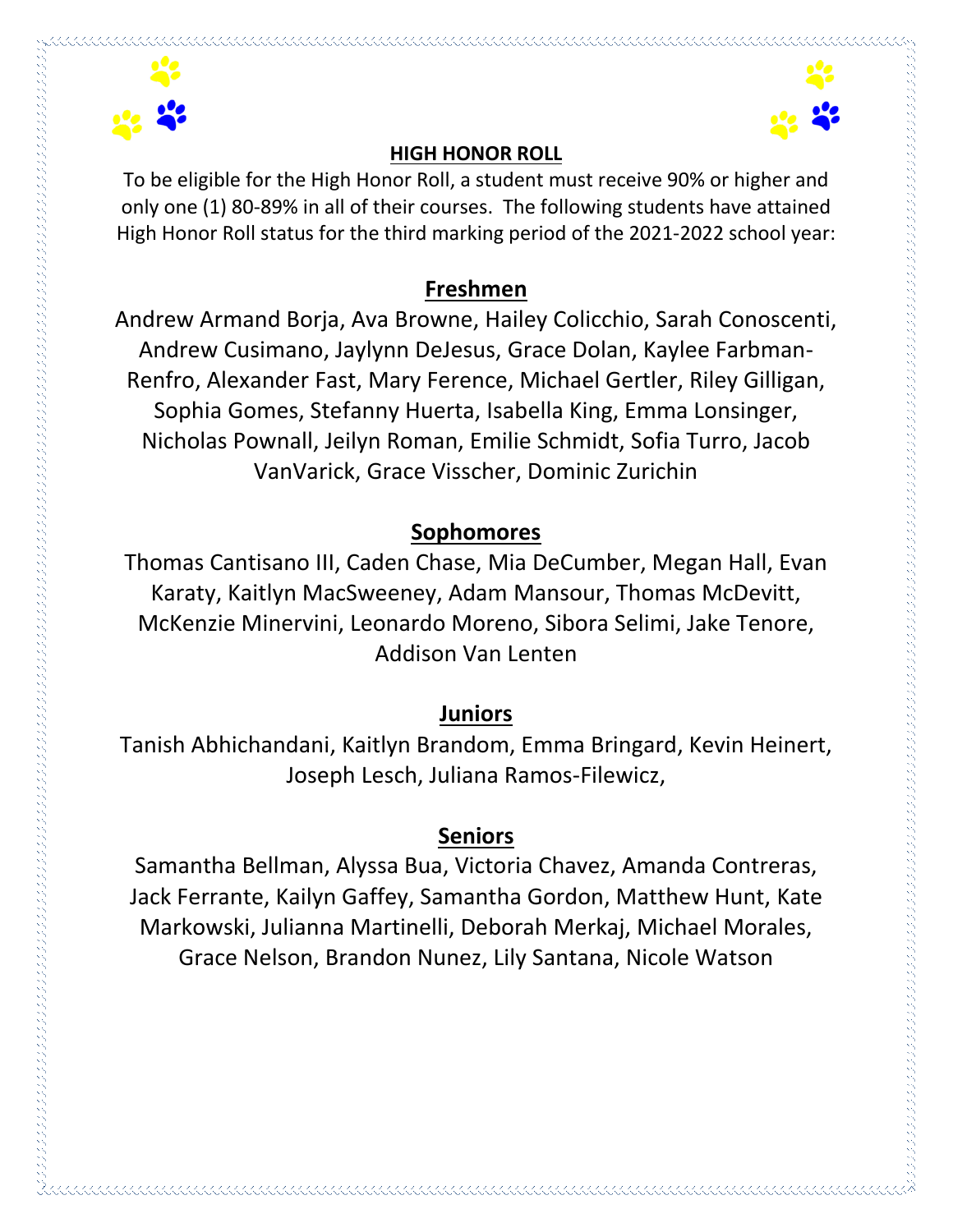



### **HONOR ROLL**

To be eligible for the Honor Roll, a student must receive 80% or higher in all of their courses. The following students have attained Honor Roll status for the third marking period of the 2021-2022 school year:

### **Freshmen**

Gianessa Araya, Rachel Baratto, Christopher Barnard, Rowen Barthmus, Giavanna Bilello, Tyler Carlon, Donovan Cassel, Nicole Chavez, Mason Cheff, Michelle Cheng, Giuliana Cilibrasi, Summer Ciresi, Angelo Cundiff, Artem Derkach, Gianna DeSimoni, Dominique Dygos, Sophia Erichsen, Jeremy Hawthorne, Riley Herd, Lauren Hughes, Logan Hunt, Isabella Jabr, Nolan Jarensky, Sabbas Jelia, Kiera Killion, Jessica Markey, Brendan Moore, Sean Moore, Alexander Nacion, Cadence O'Connor, Krish Patel, Sofia Picardo, Samantha Rocciola, Jacqueline Santana, Ryan Savastano, Jesse Schwartz, Nicholas Sidoti, Dylan Tomaskovic, Jacob Tone, Xavier Trinidad, Nicholas Werner, Luke White, Lauren Wilson, Asha Winn, Isabella Yasin, Tiffany Zapoluch

## **Sophomores**

Emily Bernstein, James Bonner, Isabella Castagna, Josie Corsi, Selina Craciun, Nathanael Crefeld, Sofia Emma, Aliana Espinal, Julian Evanchik, Ryan Foley, Alexander Frame, Alexandra Giannetto, Aaron Goldberg, Victoria Gomez, Richard Gonzalez, Jaquelin Hernandez-Pazos, Dominic Jiosi, Emma Jung, Tyler Kasperzak, Susan Li, Aidan Lindgren, Mason Longo, Sofia Lucianin, Derek Luttenberger, Martin McGill, Luke McGrory, Jason O'Brien, Mirelle Osmanski, Shayla Osmanski, Madelyn Petruska, Liam Philhower, Allison Romeo, Aaron Santana, Alyssa Savastano, Tyler Speer, Hannah Steigerwalt, Alyssa Strippoli, Brandon Sutherland, Jacob Swanson, Anthony Tammaro, Frank Weisse, Scott Zimmerman, Ava Zodda